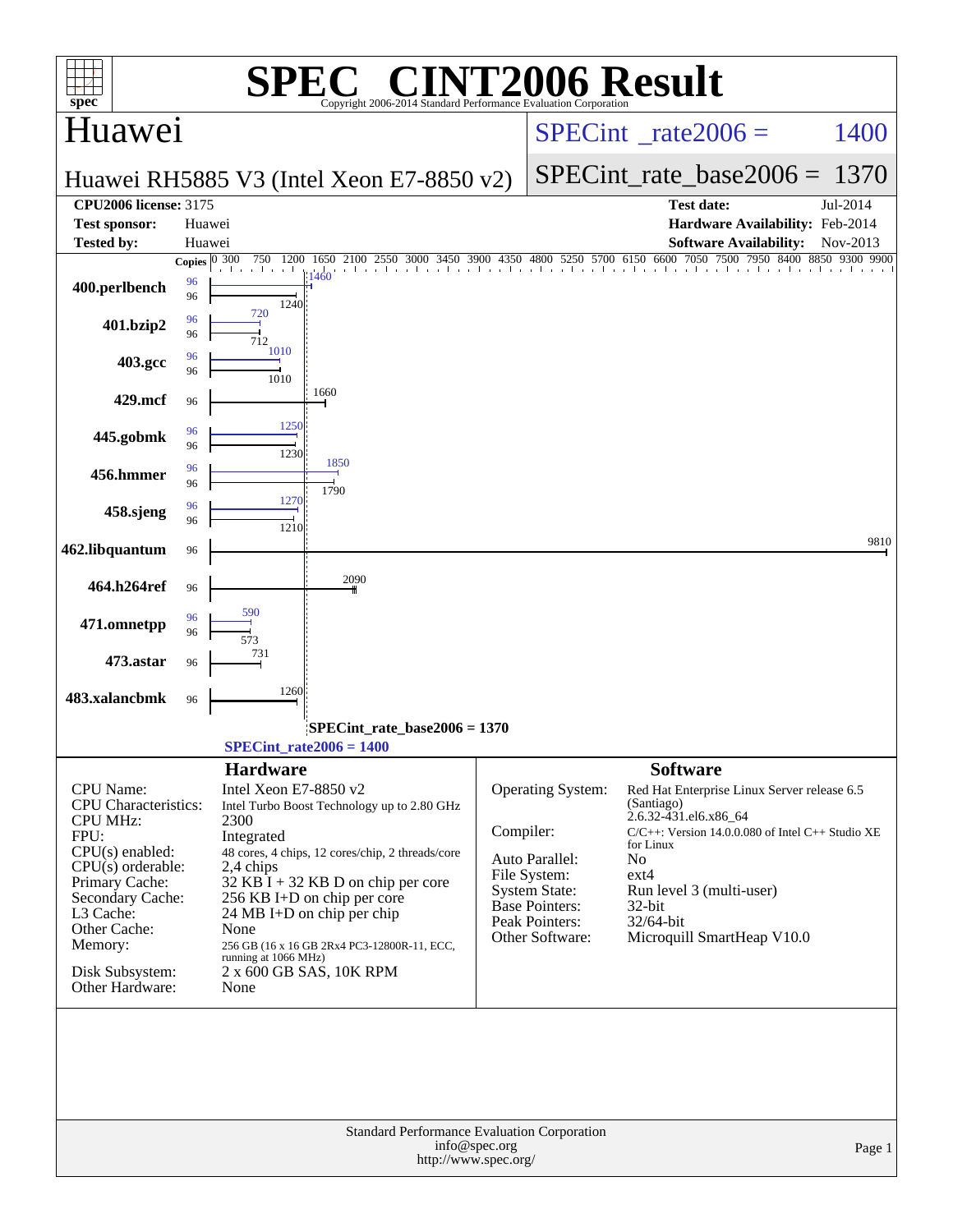

## Huawei

### SPECint rate $2006 = 1400$

#### Huawei RH5885 V3 (Intel Xeon E7-8850 v2)

[SPECint\\_rate\\_base2006 =](http://www.spec.org/auto/cpu2006/Docs/result-fields.html#SPECintratebase2006) 1370

**[CPU2006 license:](http://www.spec.org/auto/cpu2006/Docs/result-fields.html#CPU2006license)** 3175 **[Test date:](http://www.spec.org/auto/cpu2006/Docs/result-fields.html#Testdate)** Jul-2014

**[Test sponsor:](http://www.spec.org/auto/cpu2006/Docs/result-fields.html#Testsponsor)** Huawei **[Hardware Availability:](http://www.spec.org/auto/cpu2006/Docs/result-fields.html#HardwareAvailability)** Feb-2014 **[Tested by:](http://www.spec.org/auto/cpu2006/Docs/result-fields.html#Testedby)** Huawei **[Software Availability:](http://www.spec.org/auto/cpu2006/Docs/result-fields.html#SoftwareAvailability)** Nov-2013

#### **[Results Table](http://www.spec.org/auto/cpu2006/Docs/result-fields.html#ResultsTable)**

|                    |               |                |       | <b>Base</b>    |       |                                                                                                          |       |               |                |              | <b>Peak</b>    |              |                |              |
|--------------------|---------------|----------------|-------|----------------|-------|----------------------------------------------------------------------------------------------------------|-------|---------------|----------------|--------------|----------------|--------------|----------------|--------------|
| <b>Benchmark</b>   | <b>Copies</b> | <b>Seconds</b> | Ratio | <b>Seconds</b> | Ratio | <b>Seconds</b>                                                                                           | Ratio | <b>Copies</b> | <b>Seconds</b> | <b>Ratio</b> | <b>Seconds</b> | <b>Ratio</b> | <b>Seconds</b> | <b>Ratio</b> |
| 400.perlbench      | 96            | 757            | 1240  | 754            | 1240  | 755                                                                                                      | 1240  | 96            | 642            | 1460         | 641            | 1460         | 641            | 1460         |
| 401.bzip2          | 96            | 1302           | 712   | 1298           | 714   | 1301                                                                                                     | 712   | 96            | 1287           | 720          | 1284           | 722          | 1288           | 719          |
| $403.\mathrm{gcc}$ | 96            | 766            | 1010  | 767            | 1010  | 765                                                                                                      | 1010  | 96            | 767            | 1010         | 766            | 1010         | 766            | 1010         |
| $429$ .mcf         | 96            | 527            | 1660  | 527            | 1660  | 525                                                                                                      | 1670  | 96            | 527            | 1660         | 527            | 1660         | 525            | 1670         |
| $445$ .gobmk       | 96            | 820            | 1230  | 821            | 1230  | 821                                                                                                      | 1230  | 96            | 805            | 1250         | 805            | 1250         | 803            | 1250         |
| 456.hmmer          | 96            | 501            | 1790  | 501            | 1790  | 501                                                                                                      | 1790  | 96            | 484            | 1850         | 483            | 1850         | 484            | 1850         |
| $458$ .sjeng       | 96            | 961            | 1210  | 959            | 1210  | 959                                                                                                      | 1210  | 96            | 918            | 1270         | 918            | 1270         | 921            | 1260         |
| 462.libquantum     | 96            | 203            | 9810  | 203            | 9800  | 203                                                                                                      | 9810  | 96            | 203            | 9810         | 203            | 9800         | 203            | 9810         |
| 464.h264ref        | 96            | 1031           | 2060  | 1015           | 2090  | 1005                                                                                                     | 2110  | 96            | 1031           | 2060         | 1015           | 2090         | 1005           | 2110         |
| 471.omnetpp        | 96            | 1048           | 573   | 1048           | 573   | 1048                                                                                                     | 573   | 96            | 1017           | 590          | 1018           | 589          | 1018           | 590          |
| $473$ . astar      | 96            | 922            | 731   | 928            | 726   | 922                                                                                                      | 731   | 96            | 922            | 731          | 928            | 726          | 922            | 731          |
| 483.xalancbmk      | 96            | 526            | 1260  | 526            | 1260  | 526                                                                                                      | 1260  | 96            | 526            | 1260         | 526            | 1260         | 526            | 1260         |
|                    |               |                |       |                |       | Results appear in the order in which they were run. Bold underlined text indicates a median measurement. |       |               |                |              |                |              |                |              |

#### **[Submit Notes](http://www.spec.org/auto/cpu2006/Docs/result-fields.html#SubmitNotes)**

 The numactl mechanism was used to bind copies to processors. The config file option 'submit' was used to generate numactl commands to bind each copy to a specific processor. For details, please see the config file.

### **[Operating System Notes](http://www.spec.org/auto/cpu2006/Docs/result-fields.html#OperatingSystemNotes)**

Stack size set to unlimited using "ulimit -s unlimited"

#### **[Platform Notes](http://www.spec.org/auto/cpu2006/Docs/result-fields.html#PlatformNotes)**

 BIOS configuration: Set Power Efficiency Mode to Performance Set Lock\_step to disabled Baseboard Management Controller used to adjust the fan speed to 100% Sysinfo program /spec/config/sysinfo.rev6818 \$Rev: 6818 \$ \$Date:: 2012-07-17 #\$ e86d102572650a6e4d596a3cee98f191 running on RH5885V3 Thu Jul 24 09:24:02 2014

 This section contains SUT (System Under Test) info as seen by some common utilities. To remove or add to this section, see: <http://www.spec.org/cpu2006/Docs/config.html#sysinfo>

 From /proc/cpuinfo model name : Intel(R) Xeon(R) CPU E7-8850 v2 @ 2.30GHz 4 "physical id"s (chips) 96 "processors" cores, siblings (Caution: counting these is hw and system dependent. The Continued on next page

> Standard Performance Evaluation Corporation [info@spec.org](mailto:info@spec.org) <http://www.spec.org/>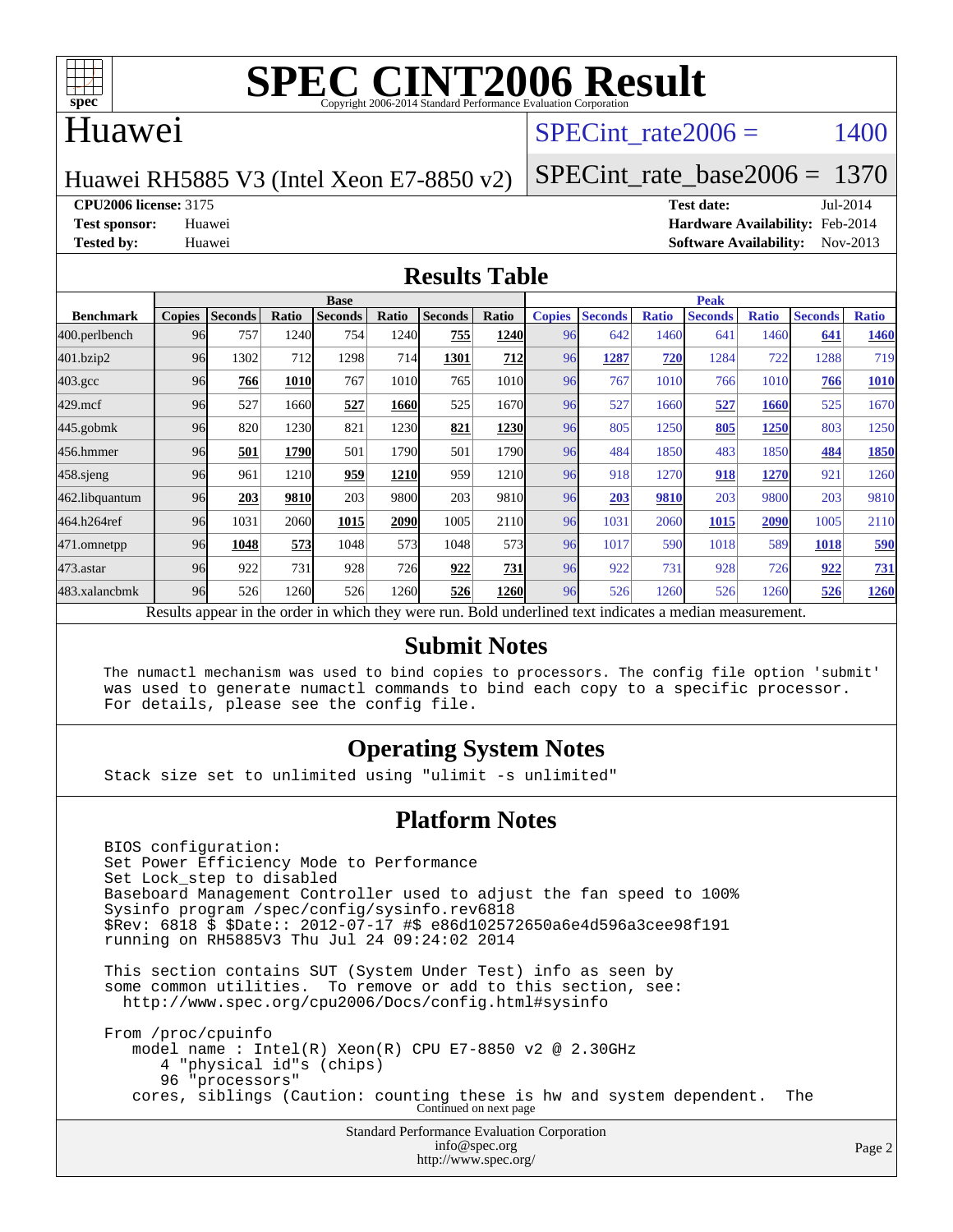

#### **[SPEC CINT2006 Result](http://www.spec.org/auto/cpu2006/Docs/result-fields.html#SPECCINT2006Result)** Copyright 2006-2014 Standard Performance Evaluation Corporation

### Huawei

SPECint rate $2006 = 1400$ 

Huawei RH5885 V3 (Intel Xeon E7-8850 v2)

**[Tested by:](http://www.spec.org/auto/cpu2006/Docs/result-fields.html#Testedby)** Huawei **[Software Availability:](http://www.spec.org/auto/cpu2006/Docs/result-fields.html#SoftwareAvailability)** Nov-2013

**[CPU2006 license:](http://www.spec.org/auto/cpu2006/Docs/result-fields.html#CPU2006license)** 3175 **[Test date:](http://www.spec.org/auto/cpu2006/Docs/result-fields.html#Testdate)** Jul-2014 **[Test sponsor:](http://www.spec.org/auto/cpu2006/Docs/result-fields.html#Testsponsor)** Huawei **[Hardware Availability:](http://www.spec.org/auto/cpu2006/Docs/result-fields.html#HardwareAvailability)** Feb-2014

[SPECint\\_rate\\_base2006 =](http://www.spec.org/auto/cpu2006/Docs/result-fields.html#SPECintratebase2006) 1370

#### **[Platform Notes \(Continued\)](http://www.spec.org/auto/cpu2006/Docs/result-fields.html#PlatformNotes)**

 following excerpts from /proc/cpuinfo might not be reliable. Use with caution.) cpu cores : 12 siblings : 24 physical 0: cores 0 1 2 3 4 5 8 9 10 11 12 13 physical 1: cores 0 1 2 3 4 5 8 9 10 11 12 13 physical 2: cores 0 1 2 3 4 5 8 9 10 11 12 13 physical 3: cores 0 1 2 3 4 5 8 9 10 11 12 13 cache size : 24576 KB From /proc/meminfo MemTotal: 264351944 kB HugePages\_Total: 0<br>Hugepagesize: 2048 kB Hugepagesize: /usr/bin/lsb\_release -d Red Hat Enterprise Linux Server release 6.5 (Santiago) From /etc/\*release\* /etc/\*version\* redhat-release: Red Hat Enterprise Linux Server release 6.5 (Santiago) system-release: Red Hat Enterprise Linux Server release 6.5 (Santiago) system-release-cpe: cpe:/o:redhat:enterprise\_linux:6server:ga:server uname -a: Linux RH5885V3 2.6.32-431.el6.x86\_64 #1 SMP Sun Nov 10 22:19:54 EST 2013 x86\_64 x86\_64 x86\_64 GNU/Linux run-level 3 Jul 23 16:10 SPEC is set to: /spec Filesystem Type Size Used Avail Use% Mounted on<br>
/dev/sda2 ext4 385G 13G 353G 4% /spec 13G 353G 4% /spec Additional information from dmidecode: BIOS American Megatrends Inc. BLISV050 06/07/2014 Memory: 16x 16 GB 14x Hynix HMT42GR7AFR4C-PB 16 GB 1066 MHz 2 rank 2x Hynix HMT42GR7MFR4C-PB 16 GB 1066 MHz 2 rank 32x NO DIMM NO DIMM (End of data from sysinfo program) Regarding the sysinfo display about the memory installed, the correct amount of memory is 256 GB and the dmidecode description should have two lines reading as: 14x Hynix HMT42GR7AFR4C-PB 16 GB 1066 MHz 2 rank 2x Hynix HMT42GR7MFR4C-PB 16 GB 1066 MHz 2 rank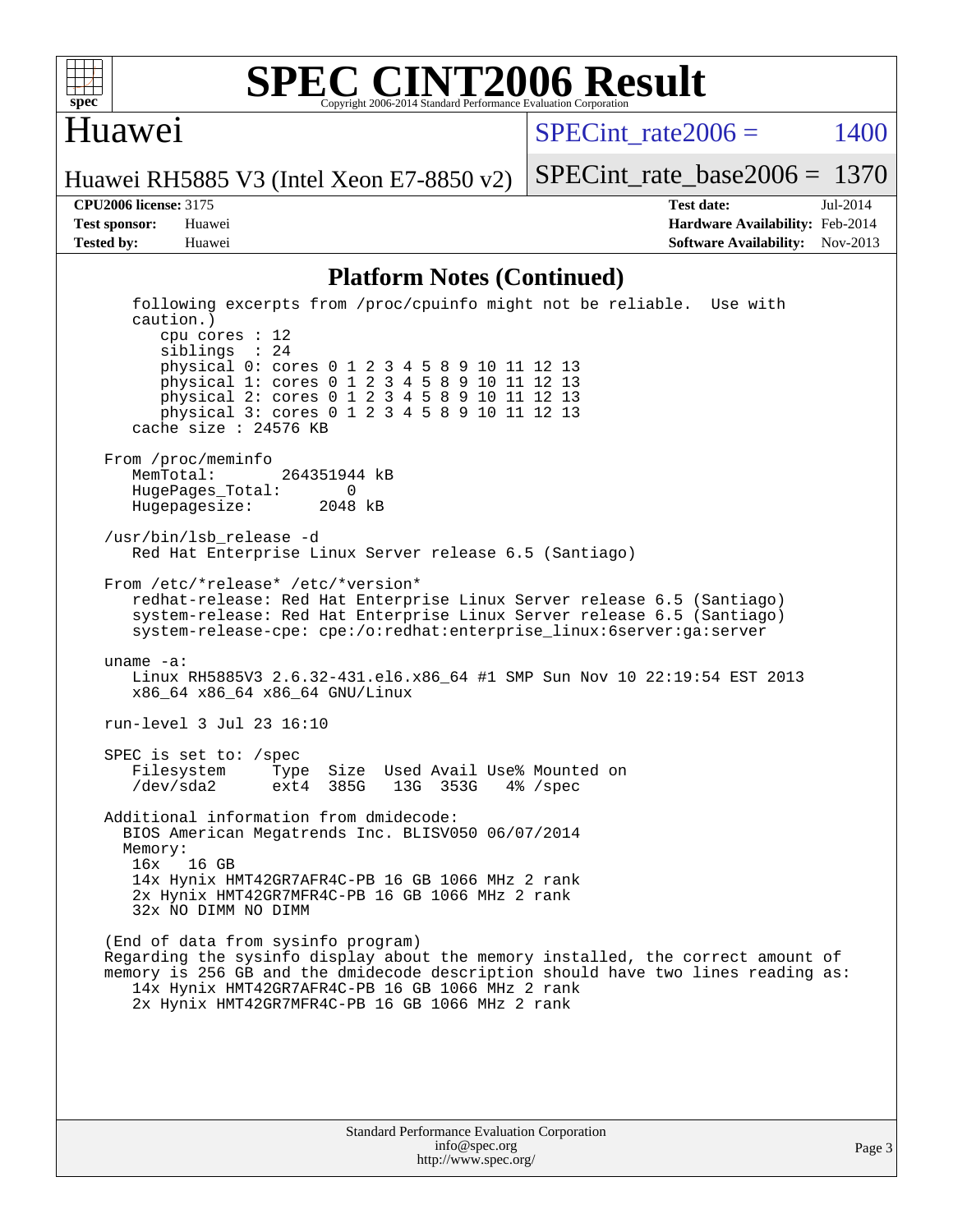

## Huawei

SPECint rate $2006 = 1400$ 

Huawei RH5885 V3 (Intel Xeon E7-8850 v2)

#### **[CPU2006 license:](http://www.spec.org/auto/cpu2006/Docs/result-fields.html#CPU2006license)** 3175 **[Test date:](http://www.spec.org/auto/cpu2006/Docs/result-fields.html#Testdate)** Jul-2014

[SPECint\\_rate\\_base2006 =](http://www.spec.org/auto/cpu2006/Docs/result-fields.html#SPECintratebase2006) 1370

**[Test sponsor:](http://www.spec.org/auto/cpu2006/Docs/result-fields.html#Testsponsor)** Huawei **[Hardware Availability:](http://www.spec.org/auto/cpu2006/Docs/result-fields.html#HardwareAvailability)** Feb-2014 **[Tested by:](http://www.spec.org/auto/cpu2006/Docs/result-fields.html#Testedby)** Huawei **[Software Availability:](http://www.spec.org/auto/cpu2006/Docs/result-fields.html#SoftwareAvailability)** Nov-2013

#### **[General Notes](http://www.spec.org/auto/cpu2006/Docs/result-fields.html#GeneralNotes)**

Environment variables set by runspec before the start of the run: LD LIBRARY PATH = "/spec/libs/32:/spec/libs/64:/spec/sh"

 Binaries compiled on a system with 1x Core i7-860 CPU + 8GB memory using RedHat EL 6.4 Transparent Huge Pages enabled with: echo always > /sys/kernel/mm/redhat\_transparent\_hugepage/enabled Filesystem page cache cleared with: echo 1> /proc/sys/vm/drop\_caches runspec command invoked through numactl i.e.: numactl --interleave=all runspec <etc>

# **[Base Compiler Invocation](http://www.spec.org/auto/cpu2006/Docs/result-fields.html#BaseCompilerInvocation)**

[C benchmarks](http://www.spec.org/auto/cpu2006/Docs/result-fields.html#Cbenchmarks):  $inc -m32$ 

[C++ benchmarks:](http://www.spec.org/auto/cpu2006/Docs/result-fields.html#CXXbenchmarks) [icpc -m32](http://www.spec.org/cpu2006/results/res2014q3/cpu2006-20140728-30644.flags.html#user_CXXbase_intel_icpc_4e5a5ef1a53fd332b3c49e69c3330699)

# **[Base Portability Flags](http://www.spec.org/auto/cpu2006/Docs/result-fields.html#BasePortabilityFlags)**

 400.perlbench: [-DSPEC\\_CPU\\_LINUX\\_IA32](http://www.spec.org/cpu2006/results/res2014q3/cpu2006-20140728-30644.flags.html#b400.perlbench_baseCPORTABILITY_DSPEC_CPU_LINUX_IA32) 462.libquantum: [-DSPEC\\_CPU\\_LINUX](http://www.spec.org/cpu2006/results/res2014q3/cpu2006-20140728-30644.flags.html#b462.libquantum_baseCPORTABILITY_DSPEC_CPU_LINUX) 483.xalancbmk: [-DSPEC\\_CPU\\_LINUX](http://www.spec.org/cpu2006/results/res2014q3/cpu2006-20140728-30644.flags.html#b483.xalancbmk_baseCXXPORTABILITY_DSPEC_CPU_LINUX)

# **[Base Optimization Flags](http://www.spec.org/auto/cpu2006/Docs/result-fields.html#BaseOptimizationFlags)**

[C benchmarks](http://www.spec.org/auto/cpu2006/Docs/result-fields.html#Cbenchmarks): [-xSSE4.2](http://www.spec.org/cpu2006/results/res2014q3/cpu2006-20140728-30644.flags.html#user_CCbase_f-xSSE42_f91528193cf0b216347adb8b939d4107) [-ipo](http://www.spec.org/cpu2006/results/res2014q3/cpu2006-20140728-30644.flags.html#user_CCbase_f-ipo) [-O3](http://www.spec.org/cpu2006/results/res2014q3/cpu2006-20140728-30644.flags.html#user_CCbase_f-O3) [-no-prec-div](http://www.spec.org/cpu2006/results/res2014q3/cpu2006-20140728-30644.flags.html#user_CCbase_f-no-prec-div) [-opt-prefetch](http://www.spec.org/cpu2006/results/res2014q3/cpu2006-20140728-30644.flags.html#user_CCbase_f-opt-prefetch) [-opt-mem-layout-trans=3](http://www.spec.org/cpu2006/results/res2014q3/cpu2006-20140728-30644.flags.html#user_CCbase_f-opt-mem-layout-trans_a7b82ad4bd7abf52556d4961a2ae94d5)

[C++ benchmarks:](http://www.spec.org/auto/cpu2006/Docs/result-fields.html#CXXbenchmarks)

[-xSSE4.2](http://www.spec.org/cpu2006/results/res2014q3/cpu2006-20140728-30644.flags.html#user_CXXbase_f-xSSE42_f91528193cf0b216347adb8b939d4107) [-ipo](http://www.spec.org/cpu2006/results/res2014q3/cpu2006-20140728-30644.flags.html#user_CXXbase_f-ipo) [-O3](http://www.spec.org/cpu2006/results/res2014q3/cpu2006-20140728-30644.flags.html#user_CXXbase_f-O3) [-no-prec-div](http://www.spec.org/cpu2006/results/res2014q3/cpu2006-20140728-30644.flags.html#user_CXXbase_f-no-prec-div) [-opt-prefetch](http://www.spec.org/cpu2006/results/res2014q3/cpu2006-20140728-30644.flags.html#user_CXXbase_f-opt-prefetch) [-opt-mem-layout-trans=3](http://www.spec.org/cpu2006/results/res2014q3/cpu2006-20140728-30644.flags.html#user_CXXbase_f-opt-mem-layout-trans_a7b82ad4bd7abf52556d4961a2ae94d5) [-Wl,-z,muldefs](http://www.spec.org/cpu2006/results/res2014q3/cpu2006-20140728-30644.flags.html#user_CXXbase_link_force_multiple1_74079c344b956b9658436fd1b6dd3a8a) [-L/sh -lsmartheap](http://www.spec.org/cpu2006/results/res2014q3/cpu2006-20140728-30644.flags.html#user_CXXbase_SmartHeap_32f6c82aa1ed9c52345d30cf6e4a0499)

# **[Base Other Flags](http://www.spec.org/auto/cpu2006/Docs/result-fields.html#BaseOtherFlags)**

[C benchmarks](http://www.spec.org/auto/cpu2006/Docs/result-fields.html#Cbenchmarks):

403.gcc: [-Dalloca=\\_alloca](http://www.spec.org/cpu2006/results/res2014q3/cpu2006-20140728-30644.flags.html#b403.gcc_baseEXTRA_CFLAGS_Dalloca_be3056838c12de2578596ca5467af7f3)

Standard Performance Evaluation Corporation [info@spec.org](mailto:info@spec.org) <http://www.spec.org/>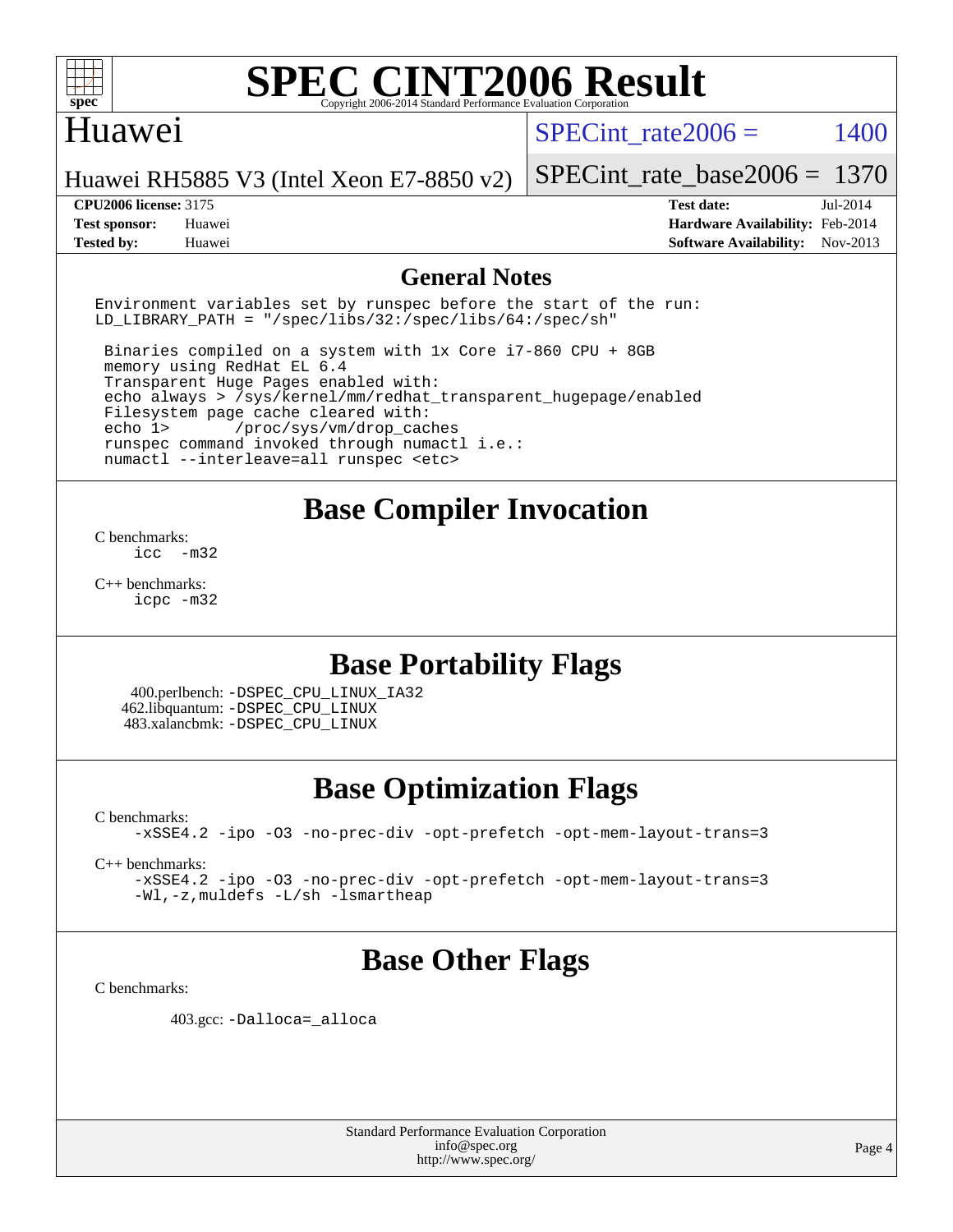

# Huawei

SPECint rate $2006 = 1400$ 

Page 5

Huawei RH5885 V3 (Intel Xeon E7-8850 v2)

**[CPU2006 license:](http://www.spec.org/auto/cpu2006/Docs/result-fields.html#CPU2006license)** 3175 **[Test date:](http://www.spec.org/auto/cpu2006/Docs/result-fields.html#Testdate)** Jul-2014

[SPECint\\_rate\\_base2006 =](http://www.spec.org/auto/cpu2006/Docs/result-fields.html#SPECintratebase2006) 1370

**[Test sponsor:](http://www.spec.org/auto/cpu2006/Docs/result-fields.html#Testsponsor)** Huawei **[Hardware Availability:](http://www.spec.org/auto/cpu2006/Docs/result-fields.html#HardwareAvailability)** Feb-2014 **[Tested by:](http://www.spec.org/auto/cpu2006/Docs/result-fields.html#Testedby)** Huawei **[Software Availability:](http://www.spec.org/auto/cpu2006/Docs/result-fields.html#SoftwareAvailability)** Nov-2013

# **[Peak Compiler Invocation](http://www.spec.org/auto/cpu2006/Docs/result-fields.html#PeakCompilerInvocation)**

[C benchmarks \(except as noted below\)](http://www.spec.org/auto/cpu2006/Docs/result-fields.html#Cbenchmarksexceptasnotedbelow): [icc -m32](http://www.spec.org/cpu2006/results/res2014q3/cpu2006-20140728-30644.flags.html#user_CCpeak_intel_icc_5ff4a39e364c98233615fdd38438c6f2)

400.perlbench: [icc -m64](http://www.spec.org/cpu2006/results/res2014q3/cpu2006-20140728-30644.flags.html#user_peakCCLD400_perlbench_intel_icc_64bit_bda6cc9af1fdbb0edc3795bac97ada53)

401.bzip2: [icc -m64](http://www.spec.org/cpu2006/results/res2014q3/cpu2006-20140728-30644.flags.html#user_peakCCLD401_bzip2_intel_icc_64bit_bda6cc9af1fdbb0edc3795bac97ada53)

456.hmmer: [icc -m64](http://www.spec.org/cpu2006/results/res2014q3/cpu2006-20140728-30644.flags.html#user_peakCCLD456_hmmer_intel_icc_64bit_bda6cc9af1fdbb0edc3795bac97ada53)

458.sjeng: [icc -m64](http://www.spec.org/cpu2006/results/res2014q3/cpu2006-20140728-30644.flags.html#user_peakCCLD458_sjeng_intel_icc_64bit_bda6cc9af1fdbb0edc3795bac97ada53)

[C++ benchmarks:](http://www.spec.org/auto/cpu2006/Docs/result-fields.html#CXXbenchmarks)

[icpc -m32](http://www.spec.org/cpu2006/results/res2014q3/cpu2006-20140728-30644.flags.html#user_CXXpeak_intel_icpc_4e5a5ef1a53fd332b3c49e69c3330699)

# **[Peak Portability Flags](http://www.spec.org/auto/cpu2006/Docs/result-fields.html#PeakPortabilityFlags)**

 400.perlbench: [-DSPEC\\_CPU\\_LP64](http://www.spec.org/cpu2006/results/res2014q3/cpu2006-20140728-30644.flags.html#b400.perlbench_peakCPORTABILITY_DSPEC_CPU_LP64) [-DSPEC\\_CPU\\_LINUX\\_X64](http://www.spec.org/cpu2006/results/res2014q3/cpu2006-20140728-30644.flags.html#b400.perlbench_peakCPORTABILITY_DSPEC_CPU_LINUX_X64) 401.bzip2: [-DSPEC\\_CPU\\_LP64](http://www.spec.org/cpu2006/results/res2014q3/cpu2006-20140728-30644.flags.html#suite_peakCPORTABILITY401_bzip2_DSPEC_CPU_LP64) 456.hmmer: [-DSPEC\\_CPU\\_LP64](http://www.spec.org/cpu2006/results/res2014q3/cpu2006-20140728-30644.flags.html#suite_peakCPORTABILITY456_hmmer_DSPEC_CPU_LP64) 458.sjeng: [-DSPEC\\_CPU\\_LP64](http://www.spec.org/cpu2006/results/res2014q3/cpu2006-20140728-30644.flags.html#suite_peakCPORTABILITY458_sjeng_DSPEC_CPU_LP64) 462.libquantum: [-DSPEC\\_CPU\\_LINUX](http://www.spec.org/cpu2006/results/res2014q3/cpu2006-20140728-30644.flags.html#b462.libquantum_peakCPORTABILITY_DSPEC_CPU_LINUX) 483.xalancbmk: [-DSPEC\\_CPU\\_LINUX](http://www.spec.org/cpu2006/results/res2014q3/cpu2006-20140728-30644.flags.html#b483.xalancbmk_peakCXXPORTABILITY_DSPEC_CPU_LINUX)

# **[Peak Optimization Flags](http://www.spec.org/auto/cpu2006/Docs/result-fields.html#PeakOptimizationFlags)**

<http://www.spec.org/>

[C benchmarks](http://www.spec.org/auto/cpu2006/Docs/result-fields.html#Cbenchmarks):

Standard Performance Evaluation Corporation [info@spec.org](mailto:info@spec.org) 400.perlbench: [-xSSE4.2](http://www.spec.org/cpu2006/results/res2014q3/cpu2006-20140728-30644.flags.html#user_peakPASS2_CFLAGSPASS2_LDCFLAGS400_perlbench_f-xSSE42_f91528193cf0b216347adb8b939d4107)(pass 2) [-prof-gen](http://www.spec.org/cpu2006/results/res2014q3/cpu2006-20140728-30644.flags.html#user_peakPASS1_CFLAGSPASS1_LDCFLAGS400_perlbench_prof_gen_e43856698f6ca7b7e442dfd80e94a8fc)(pass 1) [-ipo](http://www.spec.org/cpu2006/results/res2014q3/cpu2006-20140728-30644.flags.html#user_peakPASS2_CFLAGSPASS2_LDCFLAGS400_perlbench_f-ipo)(pass 2) [-O3](http://www.spec.org/cpu2006/results/res2014q3/cpu2006-20140728-30644.flags.html#user_peakPASS2_CFLAGSPASS2_LDCFLAGS400_perlbench_f-O3)(pass 2) [-no-prec-div](http://www.spec.org/cpu2006/results/res2014q3/cpu2006-20140728-30644.flags.html#user_peakPASS2_CFLAGSPASS2_LDCFLAGS400_perlbench_f-no-prec-div)(pass 2) [-prof-use](http://www.spec.org/cpu2006/results/res2014q3/cpu2006-20140728-30644.flags.html#user_peakPASS2_CFLAGSPASS2_LDCFLAGS400_perlbench_prof_use_bccf7792157ff70d64e32fe3e1250b55)(pass 2) [-auto-ilp32](http://www.spec.org/cpu2006/results/res2014q3/cpu2006-20140728-30644.flags.html#user_peakCOPTIMIZE400_perlbench_f-auto-ilp32) 401.bzip2: [-xSSE4.2](http://www.spec.org/cpu2006/results/res2014q3/cpu2006-20140728-30644.flags.html#user_peakPASS2_CFLAGSPASS2_LDCFLAGS401_bzip2_f-xSSE42_f91528193cf0b216347adb8b939d4107)(pass 2) [-prof-gen](http://www.spec.org/cpu2006/results/res2014q3/cpu2006-20140728-30644.flags.html#user_peakPASS1_CFLAGSPASS1_LDCFLAGS401_bzip2_prof_gen_e43856698f6ca7b7e442dfd80e94a8fc)(pass 1) [-ipo](http://www.spec.org/cpu2006/results/res2014q3/cpu2006-20140728-30644.flags.html#user_peakPASS2_CFLAGSPASS2_LDCFLAGS401_bzip2_f-ipo)(pass 2) [-O3](http://www.spec.org/cpu2006/results/res2014q3/cpu2006-20140728-30644.flags.html#user_peakPASS2_CFLAGSPASS2_LDCFLAGS401_bzip2_f-O3)(pass 2) [-no-prec-div](http://www.spec.org/cpu2006/results/res2014q3/cpu2006-20140728-30644.flags.html#user_peakPASS2_CFLAGSPASS2_LDCFLAGS401_bzip2_f-no-prec-div)(pass 2) [-prof-use](http://www.spec.org/cpu2006/results/res2014q3/cpu2006-20140728-30644.flags.html#user_peakPASS2_CFLAGSPASS2_LDCFLAGS401_bzip2_prof_use_bccf7792157ff70d64e32fe3e1250b55)(pass 2) [-opt-prefetch](http://www.spec.org/cpu2006/results/res2014q3/cpu2006-20140728-30644.flags.html#user_peakCOPTIMIZE401_bzip2_f-opt-prefetch) [-auto-ilp32](http://www.spec.org/cpu2006/results/res2014q3/cpu2006-20140728-30644.flags.html#user_peakCOPTIMIZE401_bzip2_f-auto-ilp32) [-ansi-alias](http://www.spec.org/cpu2006/results/res2014q3/cpu2006-20140728-30644.flags.html#user_peakCOPTIMIZE401_bzip2_f-ansi-alias) 403.gcc: [-xSSE4.2](http://www.spec.org/cpu2006/results/res2014q3/cpu2006-20140728-30644.flags.html#user_peakCOPTIMIZE403_gcc_f-xSSE42_f91528193cf0b216347adb8b939d4107) [-ipo](http://www.spec.org/cpu2006/results/res2014q3/cpu2006-20140728-30644.flags.html#user_peakCOPTIMIZE403_gcc_f-ipo) [-O3](http://www.spec.org/cpu2006/results/res2014q3/cpu2006-20140728-30644.flags.html#user_peakCOPTIMIZE403_gcc_f-O3) [-no-prec-div](http://www.spec.org/cpu2006/results/res2014q3/cpu2006-20140728-30644.flags.html#user_peakCOPTIMIZE403_gcc_f-no-prec-div) 429.mcf: basepeak = yes 445.gobmk: [-xSSE4.2](http://www.spec.org/cpu2006/results/res2014q3/cpu2006-20140728-30644.flags.html#user_peakPASS2_CFLAGSPASS2_LDCFLAGS445_gobmk_f-xSSE42_f91528193cf0b216347adb8b939d4107)(pass 2) [-prof-gen](http://www.spec.org/cpu2006/results/res2014q3/cpu2006-20140728-30644.flags.html#user_peakPASS1_CFLAGSPASS1_LDCFLAGS445_gobmk_prof_gen_e43856698f6ca7b7e442dfd80e94a8fc)(pass 1) [-prof-use](http://www.spec.org/cpu2006/results/res2014q3/cpu2006-20140728-30644.flags.html#user_peakPASS2_CFLAGSPASS2_LDCFLAGS445_gobmk_prof_use_bccf7792157ff70d64e32fe3e1250b55)(pass 2) [-ansi-alias](http://www.spec.org/cpu2006/results/res2014q3/cpu2006-20140728-30644.flags.html#user_peakCOPTIMIZE445_gobmk_f-ansi-alias) [-opt-mem-layout-trans=3](http://www.spec.org/cpu2006/results/res2014q3/cpu2006-20140728-30644.flags.html#user_peakCOPTIMIZE445_gobmk_f-opt-mem-layout-trans_a7b82ad4bd7abf52556d4961a2ae94d5) 456.hmmer: [-xSSE4.2](http://www.spec.org/cpu2006/results/res2014q3/cpu2006-20140728-30644.flags.html#user_peakCOPTIMIZE456_hmmer_f-xSSE42_f91528193cf0b216347adb8b939d4107) [-ipo](http://www.spec.org/cpu2006/results/res2014q3/cpu2006-20140728-30644.flags.html#user_peakCOPTIMIZE456_hmmer_f-ipo) [-O3](http://www.spec.org/cpu2006/results/res2014q3/cpu2006-20140728-30644.flags.html#user_peakCOPTIMIZE456_hmmer_f-O3) [-no-prec-div](http://www.spec.org/cpu2006/results/res2014q3/cpu2006-20140728-30644.flags.html#user_peakCOPTIMIZE456_hmmer_f-no-prec-div) [-unroll2](http://www.spec.org/cpu2006/results/res2014q3/cpu2006-20140728-30644.flags.html#user_peakCOPTIMIZE456_hmmer_f-unroll_784dae83bebfb236979b41d2422d7ec2) [-auto-ilp32](http://www.spec.org/cpu2006/results/res2014q3/cpu2006-20140728-30644.flags.html#user_peakCOPTIMIZE456_hmmer_f-auto-ilp32) 458.sjeng: [-xSSE4.2](http://www.spec.org/cpu2006/results/res2014q3/cpu2006-20140728-30644.flags.html#user_peakPASS2_CFLAGSPASS2_LDCFLAGS458_sjeng_f-xSSE42_f91528193cf0b216347adb8b939d4107)(pass 2) [-prof-gen](http://www.spec.org/cpu2006/results/res2014q3/cpu2006-20140728-30644.flags.html#user_peakPASS1_CFLAGSPASS1_LDCFLAGS458_sjeng_prof_gen_e43856698f6ca7b7e442dfd80e94a8fc)(pass 1) [-ipo](http://www.spec.org/cpu2006/results/res2014q3/cpu2006-20140728-30644.flags.html#user_peakPASS2_CFLAGSPASS2_LDCFLAGS458_sjeng_f-ipo)(pass 2) [-O3](http://www.spec.org/cpu2006/results/res2014q3/cpu2006-20140728-30644.flags.html#user_peakPASS2_CFLAGSPASS2_LDCFLAGS458_sjeng_f-O3)(pass 2) [-no-prec-div](http://www.spec.org/cpu2006/results/res2014q3/cpu2006-20140728-30644.flags.html#user_peakPASS2_CFLAGSPASS2_LDCFLAGS458_sjeng_f-no-prec-div)(pass 2) [-prof-use](http://www.spec.org/cpu2006/results/res2014q3/cpu2006-20140728-30644.flags.html#user_peakPASS2_CFLAGSPASS2_LDCFLAGS458_sjeng_prof_use_bccf7792157ff70d64e32fe3e1250b55)(pass 2) [-unroll4](http://www.spec.org/cpu2006/results/res2014q3/cpu2006-20140728-30644.flags.html#user_peakCOPTIMIZE458_sjeng_f-unroll_4e5e4ed65b7fd20bdcd365bec371b81f) [-auto-ilp32](http://www.spec.org/cpu2006/results/res2014q3/cpu2006-20140728-30644.flags.html#user_peakCOPTIMIZE458_sjeng_f-auto-ilp32) Continued on next page